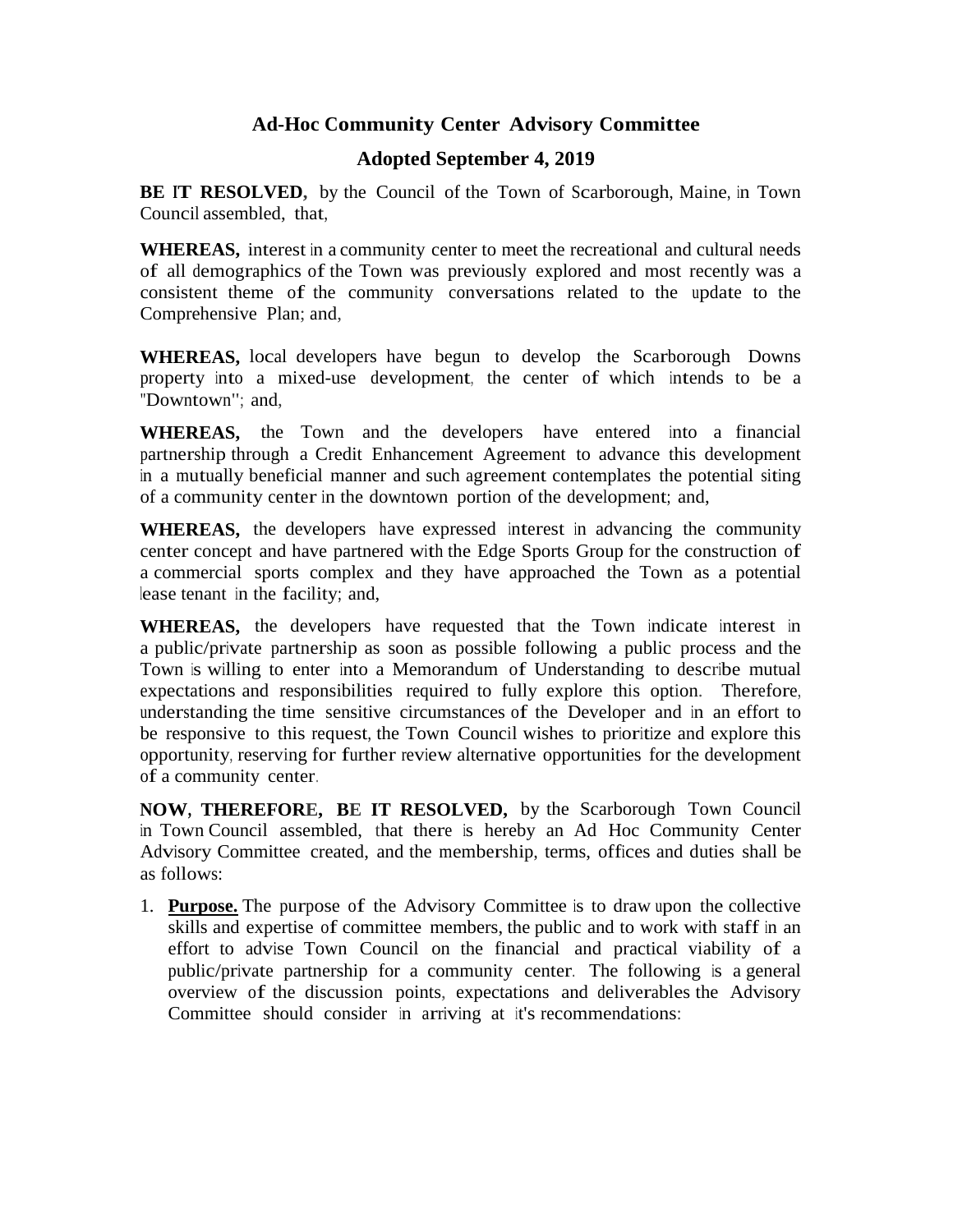- **Review of Prior Efforts-**The Advisory Committee shall familiarize itself with the prior efforts regarding a community center. Although prior efforts considered a different ownership and operational arrangement it will be important to learn from this experience.
- **Schematic Design and Layout-** The first priority shall be to solicit public input on the proposed schematic design, with particular emphasis on gauging community support for an indoor swimming pool. Review the proposed schematic design prepared by staff to determine the appropriateness of amenities to be included in the premises to be leased by the Town and to modify the staff proposed schematic as appropriate. Final design and layout should maximize recreational opportunities, while at the same time recognizing the importance of limiting expense and maximizing revenue potential. A complete understanding of the space and what recreational amenities it includes must be accomplished before an accurate financial analysis can be performed.
- **Financial Analysis-** The Town's involvement in a public/private partnership must make financial sense to the Town; therefore the Committee's work and final recommendation(s) should specific financial analyzes.
	- **1. Analysis of Expected Lease/Build/Capital Costs-**The Committee shall work with the developer to finalize the design of the space and obtain a lease/build/capital cost from the developer;
	- **2. Analysis of Estimated Operational Costs-** A complete evaluation of expected operational costs is essential for this analysis;
	- **3. Projected Revenue Forecast-** Prepare an analysis of the likely projected revenue that can be expected through membership, rentals and contractual relationships. This analysis should consider a reasonable rate structure that is consistent with similar facilities in the region in consultation with subject matter experts, experienced with the services and amenities agreed to by the committee;
	- **4. Combined Analysis -** The lease/build/capital and operational expenses should be considered against the expected revenue so as to identify any gap that may need to be covered by other sources of revenue. The Committee shall offer recommendations regarding potential other revenue sources (ie. fundraising, sponsorships or general tax support).
	- **5. Baseline Comparison-** The analysis for the public/private partnership shall be compared to a traditional approach whereby the Town would issue debt and construct a facility on town-owned land and operate it as a municipal facility. The baseline option should consider a facility (size and amenities) generally consistent with those considered for the public/private option so as to ensure the comparison is of similar sized and appointed facilities.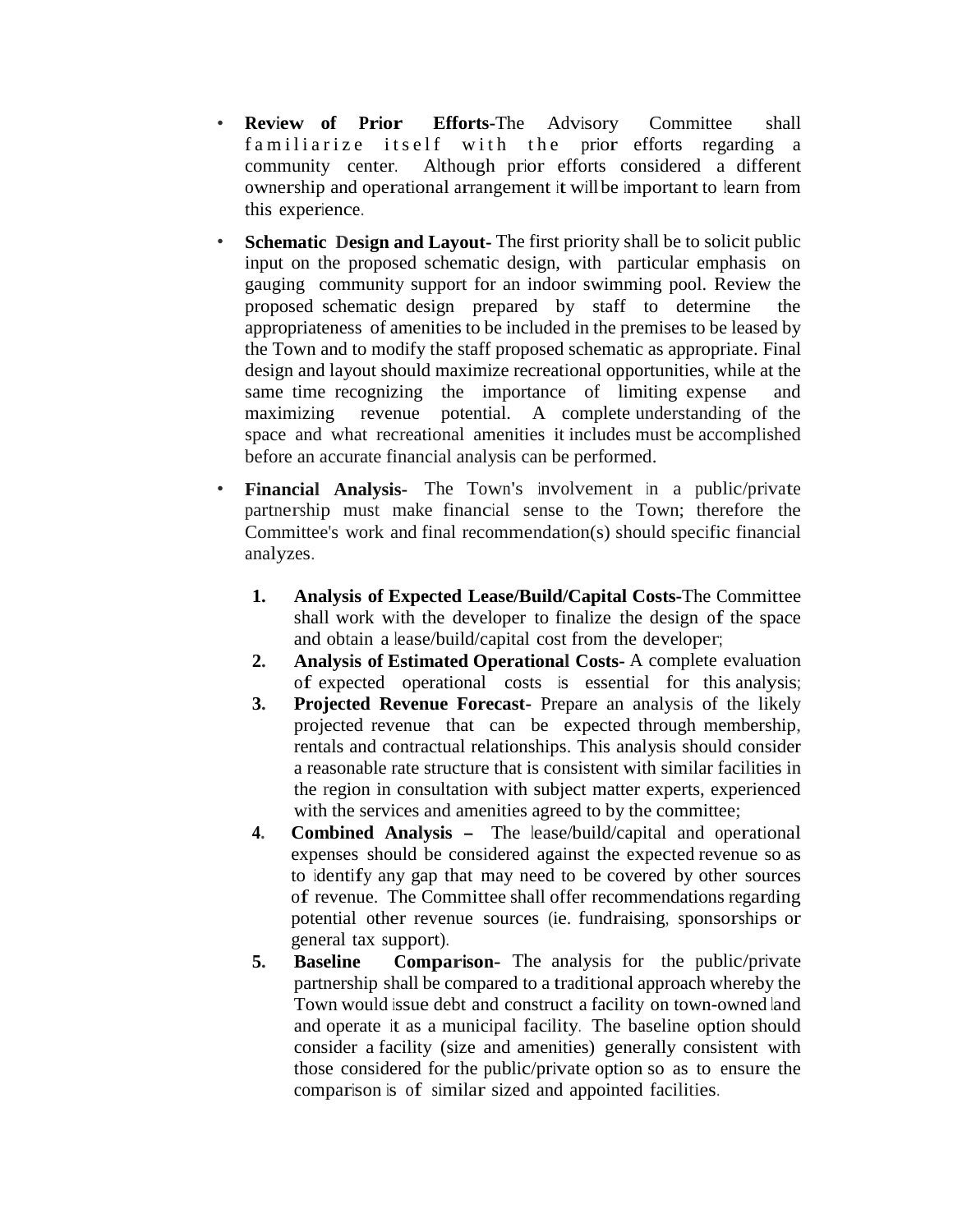These analyzes shall be shared with the Town Finance Committee for review and input.

- **Recommendations and Optional Analysis** If the recommendation is to pursue this public/private relationship, it is anticipated that the Committee will offer specific recommendation(s) regarding the preferred lease/build/capital terms and conditions. The Committee is not limited to a financial analysis on a conventional lease relationship with triple-net terms, and the Committee is encouraged to consider other variations such as "lease-to-own" and make recommendations as may be advantageous to the Town.
- **Energy Efficiency-Life-Cycle Costs Considered-** To the extent possible the Advisory Committee shall consider and evaluate the expected life-cycle costs of proposed systems and consider energy efficiency so the analysis of operational costs is as accurate as possible.
- **Public Involvement -** The Committee shall incorporate public input into the process, which will culminate in a public presentation of its findings and recommendations to the Town Council. Specifically, public input should be solicited regarding the inclusion of an indoor swimming pool.
- **Best Practices -** Review of the Community Center/Recreation Center Study prepared in May 2019 by Intern Marguerite Fleming. Research and review other similar projects to determine best practices that may be incorporated into the project. Tours of similar facilities is encouraged.

The Committee's powers and duties shall not exceed those prescribed, herein or otherwise restricted by Town Council Rules, Policies and Charter.

**2. Membership.** The membership intends to provide fair representation of key stakeholders and unique expertise in the construction or development field. The Committee is expected to be an active working group, with all members actively participating and contributing to task. Given the limited and specific charge to the Committee, membership should include individuals whom possess specific expertise to the task at hand, in particular representing professions in recreation/community services, business/financial business/financial analysis and design/construction. The Committee shall be appointed by the Town Council and shall be comprised of thirteen (13) members, only nine (9) of which are voting members as follows:

> Nine (9) Residents At-Large Two (2) Members of the Town Council<sup> $*$ </sup> Two  $(2)$  Members of the Board of Education\* \*Ex-Officio, Non-voting